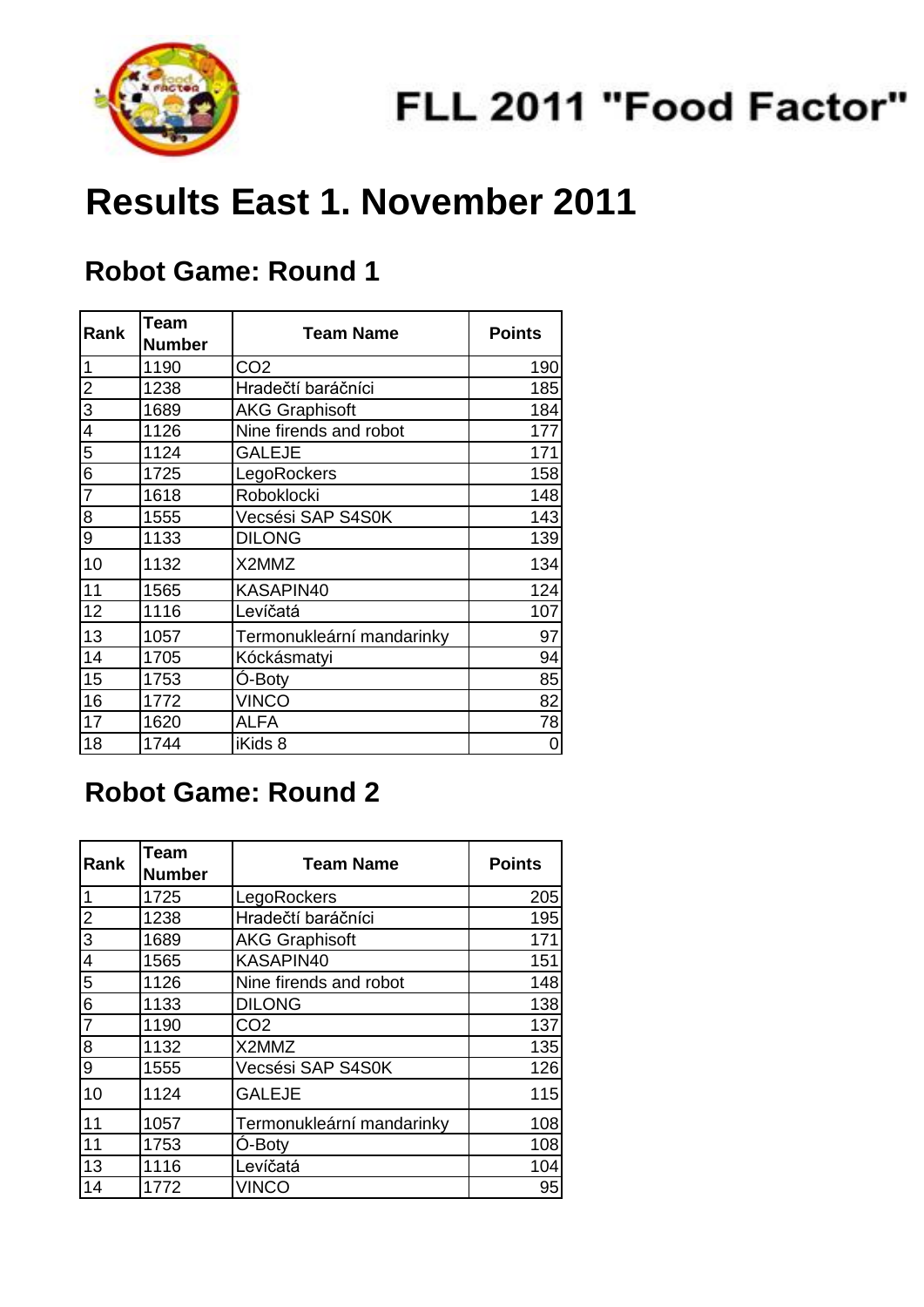| 15     | 1618 | Roboklocki  | מר |
|--------|------|-------------|----|
| 16     | 1705 | Kóckásmatyi |    |
| $-1 -$ | 1620 | AI FA       |    |
| 18     | 744  | iKids 8     |    |

# **Robot Game: Round 3**

| Rank           | <b>Team</b><br><b>Number</b> | <b>Team Name</b>          | <b>Points</b> |
|----------------|------------------------------|---------------------------|---------------|
| $\overline{1}$ | 1057                         | Termonukleární mandarinky | 167           |
|                | 1689                         | <b>AKG Graphisoft</b>     | 153           |
|                | 1190                         | CO <sub>2</sub>           | 146           |
|                | 1116                         | Levíčatá                  | 139           |
|                | 1555                         | Vecsési SAP S4S0K         | 132           |
|                | 1126                         | Nine firends and robot    | 129           |
|                | 1238                         | Hradečtí baráčníci        | 121           |
|                | 1565                         | KASAPIN40                 | 119           |
|                | 1725                         | LegoRockers               | 118           |
| $\boxed{10}$   | 1133                         | <b>DILONG</b>             | 115           |
| 11             | 1772                         | <b>VINCO</b>              | 102           |
| 12             | 1132                         | X2MMZ                     | 98            |
| 13             | 1124                         | <b>GALEJE</b>             | 92            |
| 14             | 1705                         | Kóckásmatyi               | 91            |
| 15             | 1618                         | Roboklocki                | 90            |
| 15             | 1753                         | Ó-Boty                    | 90            |
| 17             | 1620                         | <b>ALFA</b>               | 75            |
| 18             | 1744                         | iKids 8                   | 0             |

# **Robot Game: After Preliminary Rounds**

| Rank             | <b>Team</b><br><b>Number</b> | <b>Team Name</b>          | <b>Points</b> | <b>Evaluation Points</b> |
|------------------|------------------------------|---------------------------|---------------|--------------------------|
| 1                | 1725                         | LegoRockers               | 205           | 50                       |
| $\overline{2}$   | 1190                         | CO <sub>2</sub>           | 190           | 46                       |
| 3                | 1238                         | Hradečtí baráčníci        | 185           | 45                       |
| $\overline{4}$   | 1689                         | <b>AKG Graphisoft</b>     | 184           | 45                       |
| $\overline{5}$   | 1126                         | Nine firends and robot    | 177           | 43                       |
| 6                | 1124                         | <b>GALEJE</b>             | 171           | 42                       |
| $\overline{7}$   | 1057                         | Termonukleární mandarinky | 167           | 41                       |
| 8                | 1565                         | KASAPIN40                 | 151           | 37                       |
| $\boldsymbol{9}$ | 1618                         | Roboklocki                | 148           | 36                       |
| 10               | 1555                         | Vecsési SAP S4S0K         | 143           | 35                       |
| 11               | 1133                         | <b>DILONG</b>             | 139           | 34                       |
| 12               | 1116                         | Levíčatá                  | 139           | 34                       |
| 13               | 1132                         | X2MMZ                     | 135           | 33                       |
| 14               | 1753                         | Ó-Boty                    | 108           | 26                       |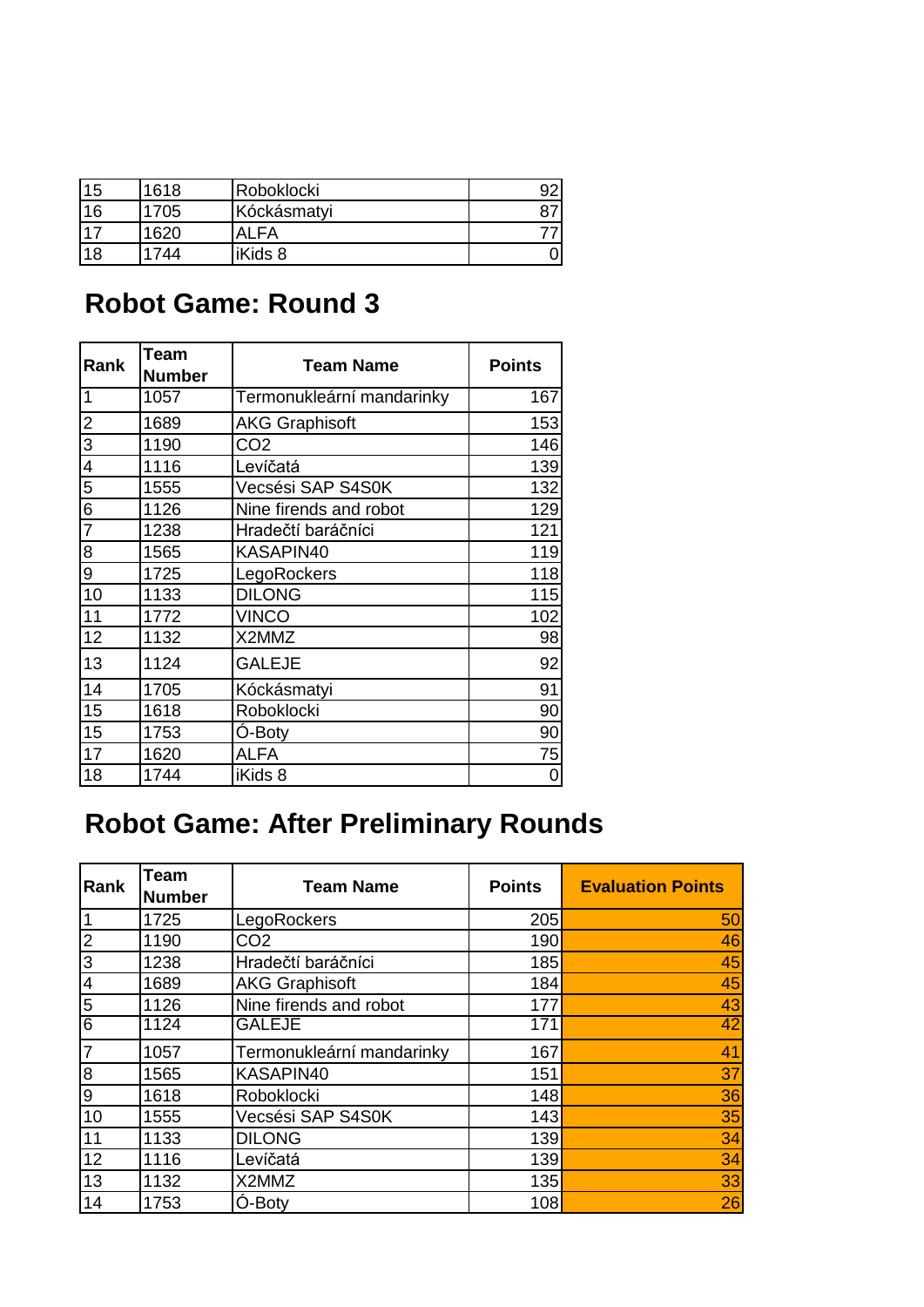| 15    | 772  | <b>VINCO</b> | 102 | 25       |
|-------|------|--------------|-----|----------|
| 16    | 705  | Kóckásmatyi  | 94  | റാ<br>ΔU |
| $-17$ | 1620 | <b>ALFA</b>  | 78. | 19       |
| 18    | 1744 | iKids 8      |     |          |

### **Robot Game: Semi Final**

| Rank | Team<br><b>Number</b> | <b>Team Name</b>      | <b>Points</b> |
|------|-----------------------|-----------------------|---------------|
|      | 1190                  | ာလ2                   | 222           |
|      | 1238                  | Hradečtí baráčníci    | 189           |
| Ι3   | 1725                  | LegoRockers           | 157           |
|      | 1689                  | <b>AKG Graphisoft</b> | 132           |

# **Robot Game: Final**

| Rank | Team<br>Number | <b>Team Name</b>   | <b>Points</b> | Final 1 | Final 2 |
|------|----------------|--------------------|---------------|---------|---------|
|      | 1190           | CO <sub>2</sub>    | 292           | 143     | 149     |
| 12   | 1238           | Hradečtí baráčníci | 265           | 187     | 78      |

# **Robot Design**

| Rank             | Team<br><b>Number</b> | <b>Team Name</b>          | <b>Points</b> | <b>Evaluation Points</b> |
|------------------|-----------------------|---------------------------|---------------|--------------------------|
| $\vert$ 1        | 1689                  | <b>AKG Graphisoft</b>     | 48            | 50                       |
| လ လ              | 1133                  | <b>DILONG</b>             | 46            | 48                       |
|                  | 1124                  | <b>GALEJE</b>             | 44            | 46                       |
| $\overline{4}$   | 1725                  | LegoRockers               | 43            | 45                       |
| $\overline{4}$   | 1190                  | CO <sub>2</sub>           | 43            | 45                       |
| $\overline{4}$   | 1618                  | Roboklocki                | 43            | 45                       |
| $\overline{4}$   | 1565                  | KASAPIN40                 | 43            | 45                       |
| $\boldsymbol{8}$ | 1753                  | Ó-Boty                    | 41            | 43                       |
| $\infty$         | 1705                  | Kóckásmatyi               | 41            | 43                       |
| 10               | 1126                  | Nine firends and robot    | 40            | 42                       |
| 11               | 1555                  | Vecsési SAP S4S0K         | 37            | 39                       |
| 12               | 1238                  | Hradečtí baráčníci        | 34            | 35                       |
| 13               | 1057                  | Termonukleární mandarinky | 31            | 32                       |
| 14               | 1772                  | <b>VINCO</b>              | 30            | 31                       |
| 15               | 1620                  | ALFA                      | 27            | 28                       |
| 15               | 1116                  | Levíčatá                  | 27            | 28                       |
| 17               | 1132                  | X2MMZ                     | 26            | 27                       |
| 18               | 1744                  | iKids 8                   | 0             | $\overline{0}$           |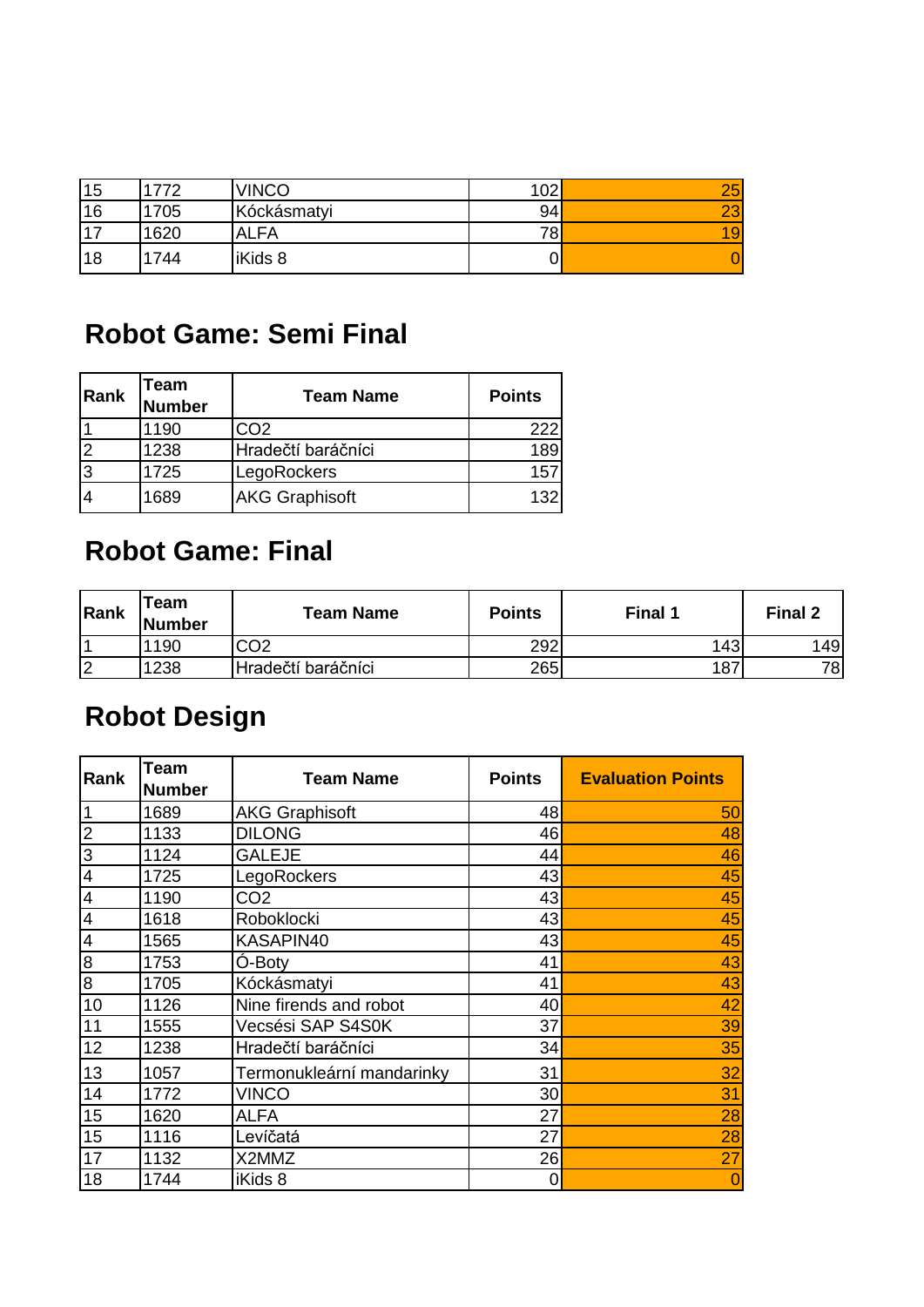| Rank                     | <b>Team</b><br><b>Number</b> | <b>Team Name</b>          | <b>Points</b> | <b>Evaluation Points</b> |
|--------------------------|------------------------------|---------------------------|---------------|--------------------------|
| $\mathbf{1}$             | 1190                         | CO <sub>2</sub>           | 49            | 50                       |
| $\overline{2}$           | 1618                         | Roboklocki                | 48            | 49                       |
| $\overline{3}$           | 1126                         | Nine firends and robot    | 48            | 49                       |
| $\overline{\mathcal{L}}$ | 1565                         | KASAPIN40                 | 48            | 49                       |
| $\overline{5}$           | 1772                         | <b>VINCO</b>              | 43            | 44                       |
| 6                        | 1620                         | <b>ALFA</b>               | 42            | 43                       |
| $\overline{7}$           | 1124                         | <b>GALEJE</b>             | 42            | 43                       |
| 8                        | 1057                         | Termonukleární mandarinky | 41            | 42                       |
| 9                        | 1132                         | X2MMZ                     | 41            | 42                       |
| 10                       | 1689                         | <b>AKG Graphisoft</b>     | 38            | 39                       |
| 11                       | 1555                         | Vecsési SAP S4S0K         | 38            | 39                       |
| 12                       | 1725                         | LegoRockers               | 37            | 38                       |
| 13                       | 1753                         | Ó-Boty                    | 35            | 36                       |
| 14                       | 1116                         | Levíčatá                  | 35            | 36                       |
| 15                       | 1133                         | <b>DILONG</b>             | 34            | 35                       |

## **Research Presentation**

#### **Teamwork**

| Rank            | <b>Team</b><br><b>Number</b> | <b>Team Name</b>          | <b>Points</b> | <b>Evaluation Points</b> |
|-----------------|------------------------------|---------------------------|---------------|--------------------------|
| $\vert$ 1       | 1124                         | <b>GALEJE</b>             | 45            | 50                       |
| $\overline{2}$  | 1116                         | Levíčatá                  | 44            | 49                       |
| $\overline{3}$  | 1689                         | <b>AKG Graphisoft</b>     | 43            | 48                       |
| $\overline{4}$  | 1190                         | CO2                       | 42            | 47                       |
| 5               | 1126                         | Nine firends and robot    | 41            | 46                       |
| $5\overline{)}$ | 1772                         | <b>VINCO</b>              | 41            | 46                       |
| <u>ဩ</u>        | 1565                         | KASAPIN40                 | 41            | 46                       |
| 8               | 1725                         | LegoRockers               | 39            | 43                       |
| $\overline{9}$  | 1057                         | Termonukleární mandarinky | 35            | 39                       |
| $\overline{9}$  | 1620                         | <b>ALFA</b>               | 35            | 39                       |
| $\overline{9}$  | 1133                         | <b>DILONG</b>             | 35            | 39                       |
| 12              | 1744                         | iKids 8                   | 34            | 38                       |
| 12              | 1555                         | Vecsési SAP S4S0K         | 34            | 38                       |
| 12              | 1132                         | X2MMZ                     | 34            | 38                       |
| 15              | 1618                         | Roboklocki                | 33            | 37                       |
| 16              | 1753                         | O-Boty                    | 32            | 36                       |
| 17              | 1238                         | Hradečtí baráčníci        | 31            | 34                       |
| 18              | 1705                         | Kóckásmatyi               | 29            | 32                       |

 1744 iKids 8 33 34 1238 Hradečtí baráčníci 27 28 Kóckásmatyi 25